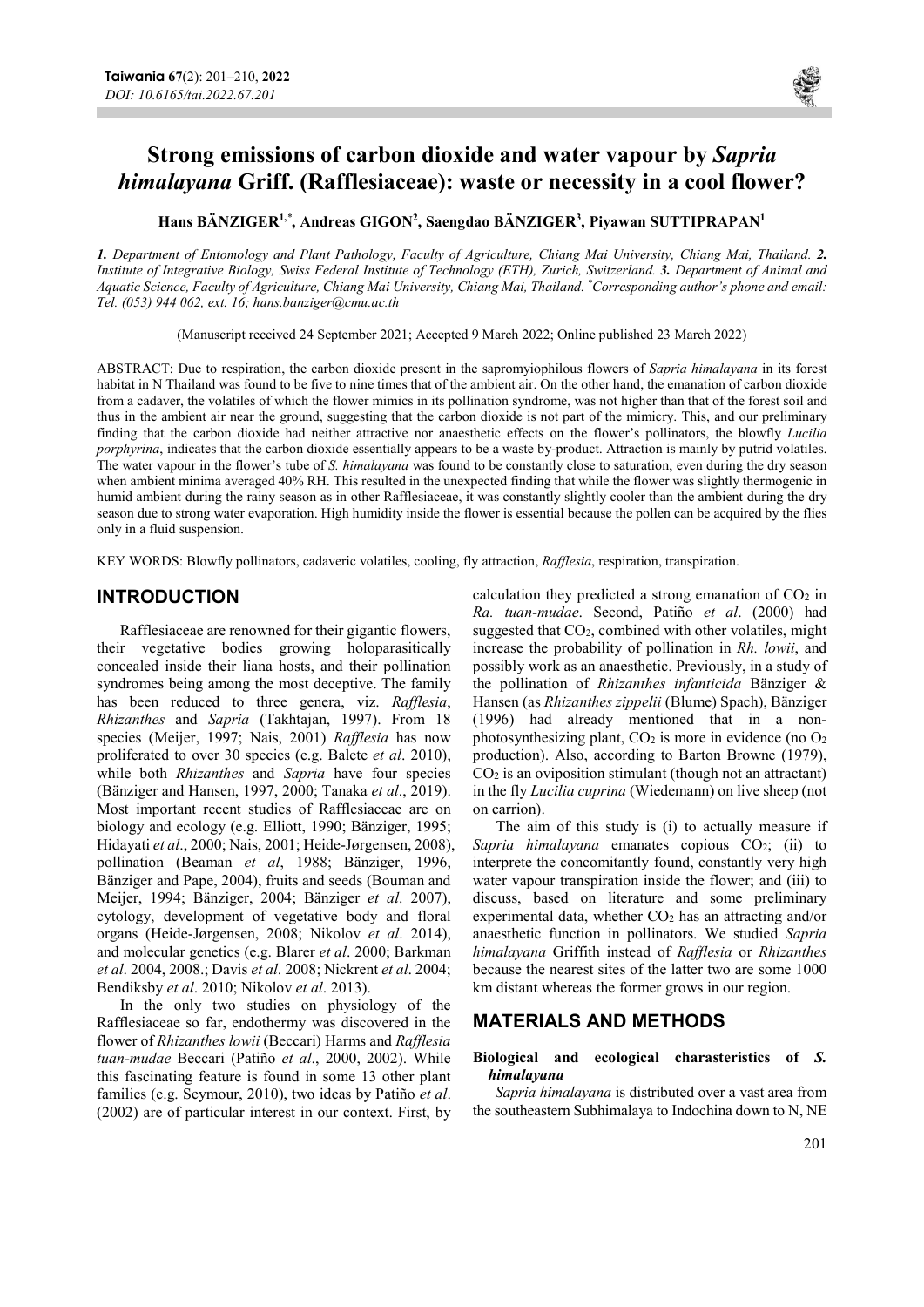

Fig. 1. Longitudinal section of a female Sapria himalayana. Note the lobes (l), diaphragm (dp), tube (t), disk (ds), and ovary (o). Bar length 3 cm. Photo H. Bänziger.

and NW Thailand, but only in few and very localized foci, hence its endangered status. Our study was with eight different clusters (a cluster is the buds and flowers parasitizing a single host), at three sites 0.5–1 km from each other, in the Doi Suthep National Park, Chiang Mai, N Thailand, at 1250–1300 m a.s.l., November and December 2006 (weather variable, mid-level humidity and relatively low temperature), March and April (hottest and driest), September and October (wettest), 2007. The habitat was a primary Hill Evergreen Forest in which the soil surface is always in the shade except when there are occasional sunflecks. Sapria himalayana is a holoparasite permanently concealed as filaments inside its host except when flowering. From its host, at our sites the large liana Tetrastigma laoticum Gagnepain (recently synonymized under T. planicaule (Hook. f.) Gagnepain (Trias-Blasi et al., 2020)) (Vitaceae), the parasite sucks nutrients through haustoria. The following descriptions are based on Bänziger (1996, 2004). Flowers appear only on roots of the host, in a radius of up to over 10 m around the host's stem entrance into the soil. The flowers, about 15–20 cm wide and 8–10 cm high, have its basal parts mostly slightly below, occasionally just above ground. The structure of the flower is shown in Fig. 1. Flowering occurs mainly between September and early April. Anthesis lasts 5–7 days. Flowers are unisexual. Usually both sexes are present in a cluster but the ratio is variable. The odour emanated by the flower reminds that of rotting flesh but, being much weaker than that of Rafflesia or Rhizanthes, requires close smelling. Pollen is presented as a yellow drop of mush-like consistency at the tip of 20 anthers set in a row around the underside of the disk. The stigmatic fascia on the underside of the disk is awash with clear fluid. Pollen is acquired as a smear on the back of



Fig. 2. Female *Lucilia porphyrina* on the diaphragm of a female Sapria himalayana, about to enter the inner part of the flower. Note the two yellowish crusts of pollen 'mush' on the thorax of the fly (acquisition from a male flower not seen). The crusts will be reliquefied and brush-sponged off on contact with the underside of the disk awash with stigmatic fluid. Photo H. Bänziger.

the thorax of pollinator Lucilia porphyrina (Walker) (Diptera, Calliphoridae), mostly but not exclusively females, or very rarely other fly species, while circumambulating below the disk. The smear will dry to a crust in about one hour once the fly has left the flower. Viability of dry pollen is up to three weeks. On entering a female flower (Fig. 2), the smear is quickly reliquefied by fluid-soaked papillae of the stigmatic fascia and 'brush-sponged' off (Bänziger, 1996, 2004). It should be mentioned that Nais (2001) found the viability of dry pollen to last less than 3.5 days in Rafflesia pricei Meijer, but his pollen germination experiments were with an artificial medium in vitro, whereas the former's experiments were *in situ* on live stigmas.

#### Measurement of  $CO<sub>2</sub>$  and  $H<sub>2</sub>O$  emissions of Sapria flowers, soil, and the skin of a dead rabbit

The emissions of  $CO<sub>2</sub>$  and  $H<sub>2</sub>O$  of the *Sapria* flowers (i.e. their respiration and transpiration), of the soil near the latter, and of the skin of a dead rabbit, were measured with the battery operated LCpro+ Photosynthesis system combined with the SRS-1000 Soil Respiration System, both of ADC BioScientific Ltd., Hoddesdon England. Fig. 3 shows the transparent measuring chamber placed over a Sapria flower and the red 'umbilical cord' leading the data to the measuring and steering console.

Measurements were carried out between the middle of November and the beginning of December. Preliminary trials had shown that the gas exchange of Sapria was strongest during midday and early afternoon. Therefore, the measurements were made during that period, when the environmental conditions around the flowers were as follows (about 10 cm above the soil surface): 16.9–20.8°C, 77–90% RH, 361–399 volume ppm  $CO<sub>2</sub>$ , photosynthetically active radiation  $\leq$ 17  $\mu$ mol/m<sup>2</sup> sec (i.e. 0.1–0.2% of full sun light), atmospheric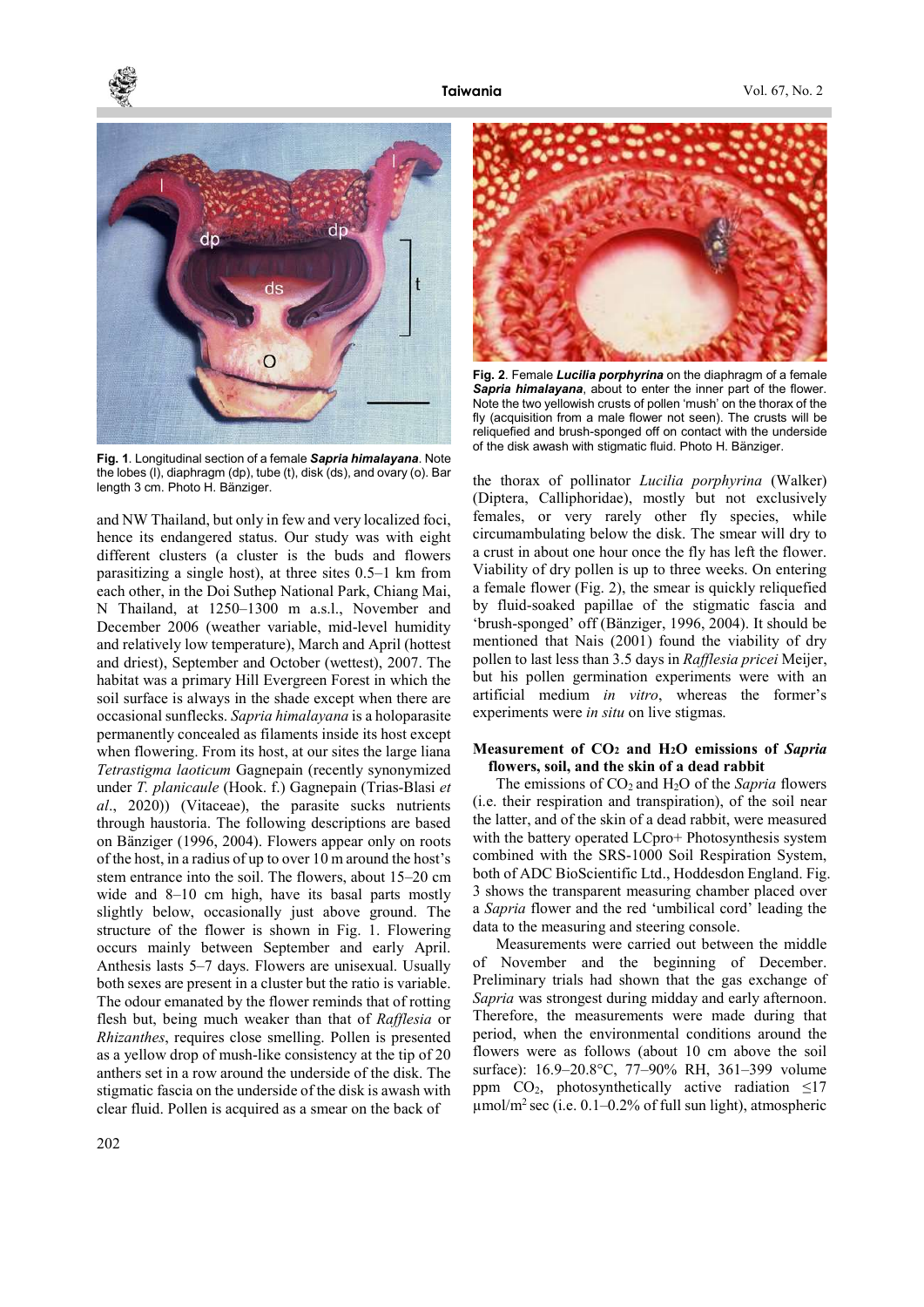



Fig. 3. As shown in the upper right, a transparent measuring chamber is firmly placed over a Sapria himalayana flower and sealed with aluminium foil. The chamber contains a fan and sensors for air temperature; the handle has an infrared gas analyzer for measuring the concentrations of  $CO<sub>2</sub>$  and water vapour. A red 'umbilical cord' leads the measured data to a console with a battery, a display screen, and a microprocessor. The latter automatically controls the parameters in the measuring chamber and performs the calculations of respiration and transpiration. Special sensors (not shown) measure ambient air temperature and humidity as well as air pressure. Photo A. Gigon.

pressure 881–889 mbar. All these data were assessed with the instrument mentioned above.

The transparent measuring chamber (without the steel collar) was placed over the flower from which one or two lobes had been cut off, so that the fan in the chamber could work properly. The wounds were covered with Vaseline to prevent water and turgor loss. Removing one or two of the ten lobes, i.e. 2–3% of the flower's tissue biomass, do not much influence its gas exchange (see section Respiration of different parts of *Sapria* flowers). The base of the flower covered less than half the soil surface in the chamber. To prevent that the small amount of additional  $CO<sub>2</sub>$  from the (small) soil respiration was measured simultaneously with that of the flower, the soil was covered with aluminium foil. Furthermore, we always took care to inhibit any gas leaking in or out of the chamber by sealing the rim of the chamber with crumpled aluminium foil (Fig. 3).

The LCpro+ instrument functions as an 'open system' with an air flow (of 100 µmol/sec set by the factory) through the measuring chamber (Fig. 3) containing the plant or object to be measured. The volume of the chamber is 999 cm<sup>3</sup> (basal area 111 cm<sup>2</sup>; height of 9 cm). The  $CO<sub>2</sub>$  and  $H<sub>2</sub>O$  concentrations of the air entering and leaving the chamber are measured with a miniaturized infrared gas analyzer (IRGA) placed in the handle of the instrument (Fig. 3). Stable values were reached about half an hour after the chamber had been put in place. Calibration of the  $CO<sub>2</sub>$  and  $H<sub>2</sub>O$  measurements are performed automatically by a microprocessor placed in the steering console (the zeroing for  $CO<sub>2</sub>$  is automatically

made by passing the air flow over small NaOH pellets, and for H2O over drierite). The influence of variations in temperature and atmospheric pressure on the gas exchange values measured is automatically compensated by the microprocessor in the steering console. A circulatory fan inside the measuring chamber ensures a good mixing of the air (inhibiting problems concerning boundary layer resistance). Water never condensed on the flower in the measuring chamber.

Experiments of sucking air directly from the tube of the flower and measuring its  $CO<sub>2</sub>$  concentration with the IRGA showed that in this inner part of the flower 2250 to 3340 vol ppm  $CO<sub>2</sub>$  were reached.

The soil respiration was always measured in-between the measurements of the Sapria flowers, i.e. under very similar environmental conditions and at a distance of less than 3 m from the flowers. Loose litter on the soil surface was removed and the chamber firmly placed directly on the undisturbed soil surface, i.e. without the metal socket provided for that purpose (data were recalculated accordingly). The chamber was never placed on sites with stones >1 cm in diameter or plant roots on the soil surface.

In order to compare the emanation of  $CO<sub>2</sub>$  from Sapria with that from a cadaver (the model the flower mimics to attract pollinators), a dead rabbit was used. It was placed on a table below a roof at a building of the Faculty of Agriculture of Chiang Mai University. The chamber was placed firmly onto the rabbit's abdominal flank, with weights to improve contact. Measurements were carried out 12 h, two, four, and six days after its death.

#### Calculations of the  $CO<sub>2</sub>$  and  $H<sub>2</sub>O$  emissions

The LCpro-Instrument is conceived for measuring gas exchange of flat surfaces (leaves). If a fleshy flower is measured, the chamber's volume is reduced and thus the measured values are too high. These must be corrected. The average volume of a female and a male Sapria flower is 184.5 cm<sup>3</sup> and 155 cm<sup>3</sup>, respectively (see Results of laboratory measurements of flower dimensions). Thus the data given by the instrument are 184.5/999=18.5% and 155/999=15.5% too high for female and male flowers, respectively. The data shown in Tables 1 and 2 have already been adjusted accordingly. The gas exchange of different parts of the flower (Table 2) was assessed by covering some parts of the flower with Vaseline.

Our data on  $CO<sub>2</sub>$  and  $H<sub>2</sub>O$  emissions are expressed in the well-known unit  $\mu$ mol CO<sub>2</sub>/m<sup>2</sup>sec and  $\mu$ mol  $H<sub>2</sub>O/m<sup>2</sup>$ sec, respectively, i.e. relative to the surface area. This allows direct comparison of the gas exchange rates between the Sapria flowers, the soil, and the skin of a dead rabbit. Unfortunately, because of the rarity of Sapria, not many measurements could be carried out. Therefore, it was not possible to obtain enough data for detailed statistical analyses, except for calculating the standard deviation.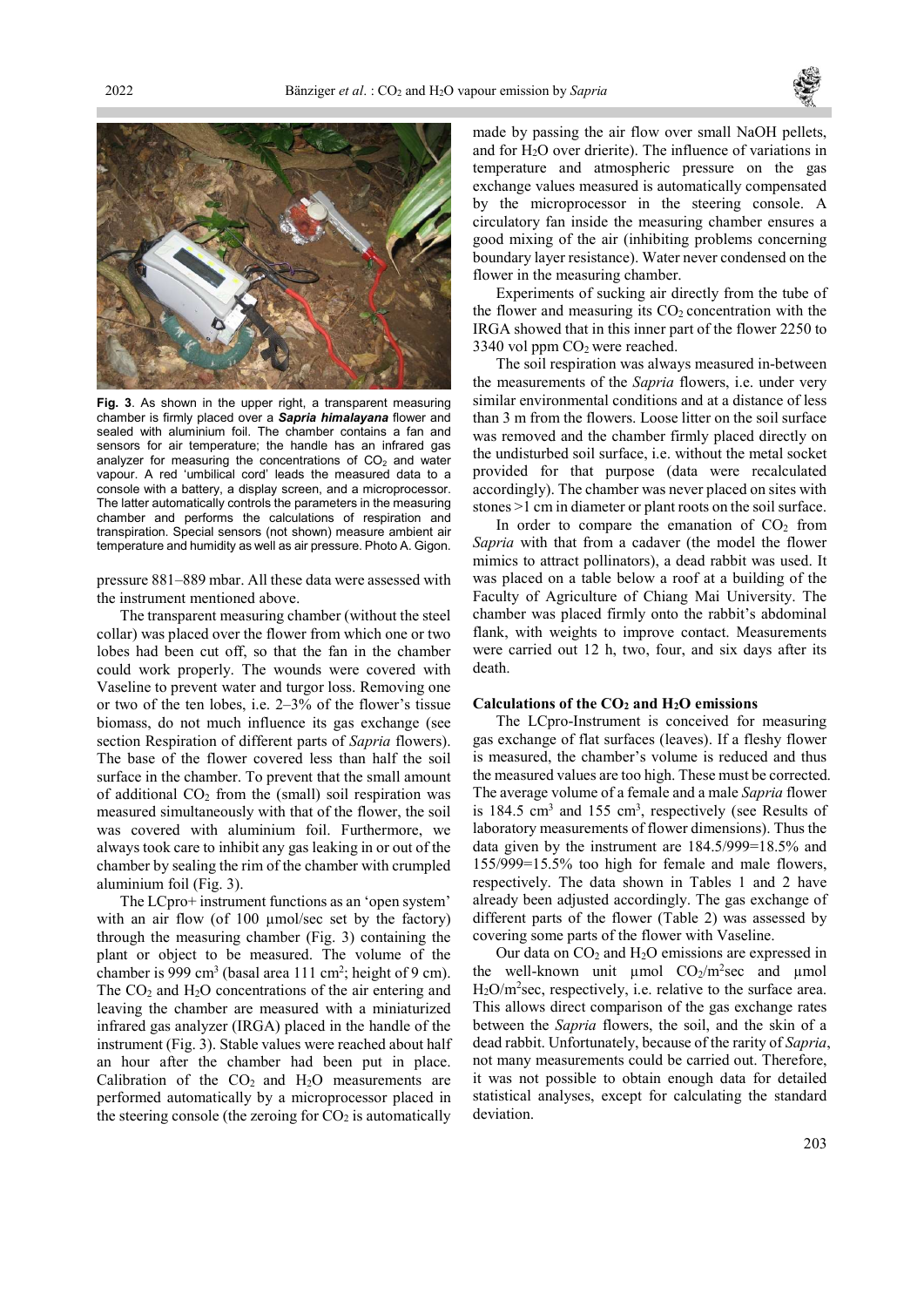

#### Measurements of temperature and humidity in the Sapria flowers during the dry and the rainy seasons

The temperature was measured in the center of the flower, i.e. in the disk and its stalk. The pin with the sensor of the thermometer (TFX 430 Pt100, resolution 0.02°C, of Ebro Ingolstadt, Germany) was inserted into the disk, vertically down for 0.5–1.0 cm. Although the cooling effect by transpiration occurs mainly at the surface of the transpiring tissue, we expected it also inside the disk. In fact, being flattish it has an upper and lower surface, and is supported by the stalk (itself with much surface area) attached to the base of the tube. Hence the sensor's position was closely surrounded by surfaces and thus expected to give data essentially equivalent to the surfaces. The stick with the sensor of the hygrometer (605-H1; resolution 0.1% RH, of Testo, Lenzkirch, Germany) was introduced diagonally into the space below the diaphragm but above the disk, and advanced to nearly reach the tube wall of the flower, without touching any surface. Hence the sensor was in the space of the water vapour present in the tube. Being lighter than dry air, the water vapour will leave the tube through the aperture of the diaphragm. Thermometer and hygrometer were left in their position throughout the measuring sessions. Ambient humidity and temperature were measured with additional Ebro and Testo sensors hung up near the flower, some 10 cm above the soil. Measuring sessions lasted at least 4 h, readings were made every 5 min.

#### Laboratory measurements of Sapria flower dimensions

Two male and two female S. himalayana flowers from the alcohol preserved collection at the Department of Entomology, Chiang University, were drained. Following treatments were made. (1) Each was then weighed. (2) The plant tissue volume was measured by the liquid displacement of each flower when immersed in alcohol. (3) The tube's inner free (space) volume (Fig. 1) was measured by the amount of alcohol needed to fill the space up to the diaphragm after draining. (4) For the surface area of the flower, the perigone lobes were cut off and measured separately. The outer surface of tube and lobes was not considered because it is smooth, glossy and relatively hard and thus has only a relatively small gas exchange, as indicated by the respiration of a bud in Table 1. The more or less flat surface area of the 10 lobes was assessed by drawing each silhouette on millimeter paper and counting the mm squares enclosed by the drawing. The average inner surface of a single lobe was  $16.4 \pm 3.5$ cm<sup>2</sup> ; the ten lobes thus had an average total surface of 164 cm<sup>2</sup>(the overlap of the lobes was not more than 5%). This was more than the ground surface of the measuring chamber, i.e. 111 cm<sup>2</sup>, because the lobes were inclined. For assessing the inner surface of the flower's tube, this was cut vertically in five equal parts. These were relatively flat and could be measured as done with the

lobes, which enabled to calculate the surface of the whole tube. The area of the circular diaphragma and of the disc was obtained by measuring their diameter. The area of the disk was counted twice because it has an upper and a lower surface, set as it is within the tube, unlike the diaphragm whose outer surface is outside the tube. The inner surface area in males is slightly larger than in females because in these the ovary takes up part of the flower base. So we took the average, i.e.  $106 \pm 9.6$  cm<sup>2</sup>. (5) For assessing the dry weight of the flowers, silicagel was used as desiccant.

#### Experiments with fly attraction

The following observation (Bänziger, unpublished) indicate that sight is not required for pollinating flies to locate Sapria flowers: Blowflies Lucilia sinensis Aubertin and *L. papuensis* Macquart were seen crawling below the natural stratum of leaf litter in a forest in SE Thailand; removal of the leaves revealed a Sapria poilanei in full flower previously concealed by leaves. This led to following experiments to detect whether decomposition odours or  $CO<sub>2</sub>$ , alone or in combination, can attract pollinators.(6) A dead rat (Rattus rattus (L.)) and a piece of smelly liver were brought to two different sites on Mount Suthep for separate observation. After having been completely covered with leaf litter they were watched for flies for an hour. (7) A Rafflesia kerrii flower (in S Thailand), was covered by two sheets of green mosquito netting so that the flower was not discernible but volatiles could escape. (8) The attractiveness of  $CO<sub>2</sub>$ to pollinators was assessed with 0.5 kg of evaporating dry ice and compared to pork meat and liver, 50 g each, mildly and strongly smelly, respectively, at the research sites on Mount Suthep but not in the vicinity of S. himalayana. These baits were exposed in three open plastic boxes (10 cm diameter, 7.5 cm height) individually covered by green mosquito netting. They were sealable with a screw-on cap when odour emission had to be prevented. The dry ice box was placed 2 m down- or upwind (air movement was very slow) from the other two boxes which were near each other. Every 15 min the  $CO<sub>2</sub>$  box was swapped with both, the meat and liver boxes. After an interval of 15 min the meat and liver boxes were sealed for 15 min, but the  $CO<sub>2</sub>$  box was never closed. The whole swapping process was then repeated, two times with the boxes in line with the wind flow, and two times by placing them across the wind flow. The flies settling on the netting of the boxes were counted but not collected.

In order to assess a possible role of  $CO<sub>2</sub>$  in causing anaesthesia in flies, the following experiments (9, a–c) were carried out. One female L. porphyrina was released into the tube of one of four freshly opened S. himalayana. The aperture was then immediately closed by a) a gauze (mesh width 1 mm), b) a gauze (mesh width 0.2 mm), and c) a transparent plastic sheet, air-tight sealed to the diaphragm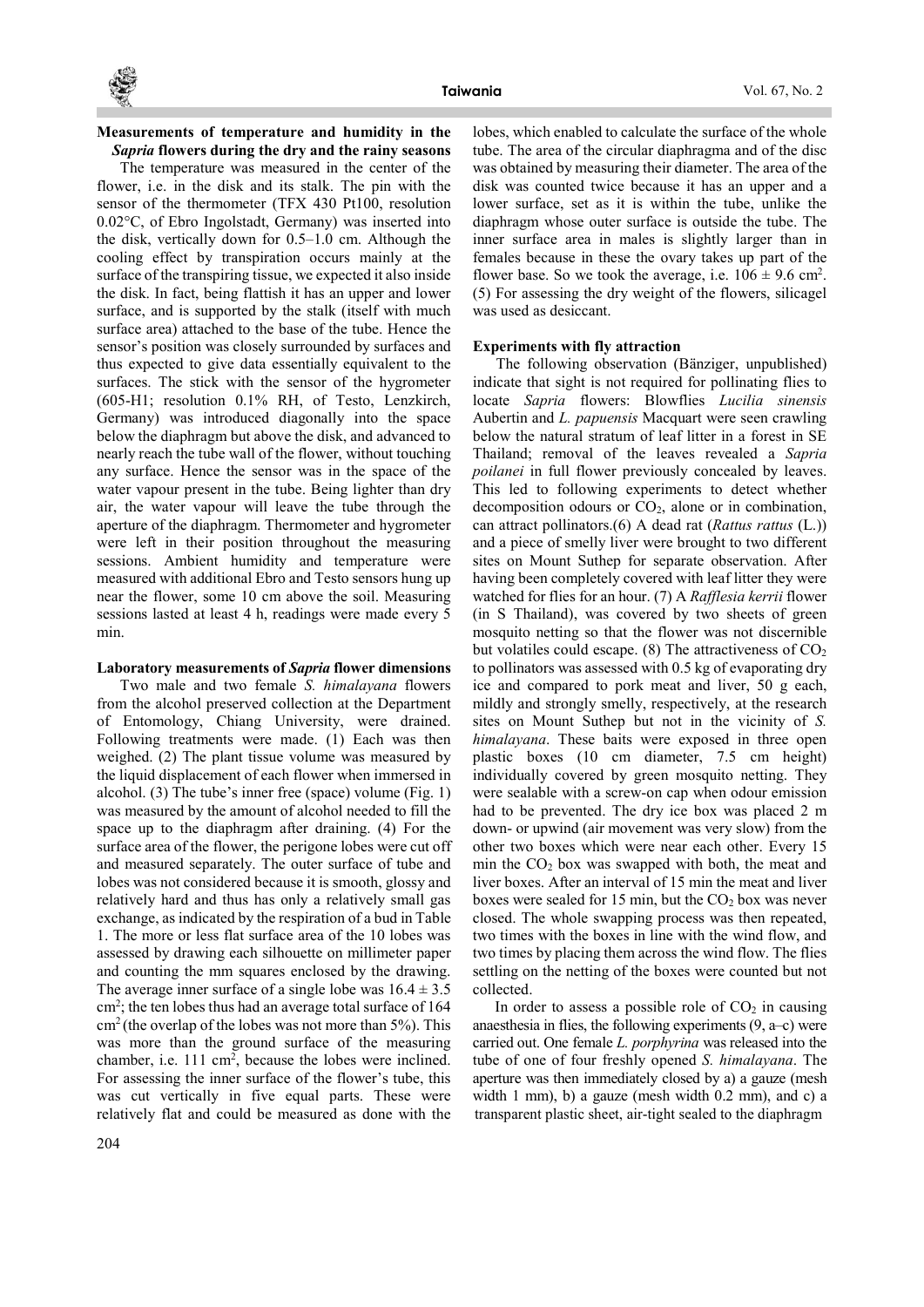

Table 1. Respiration and transpiration rates of flowers and a bud of Sapria himalayana. Acronyms in the first column refer to the cluster site and flower index of S. himalayana studied on Doi Suthep, N Thailand. Asterisk<sup>\*</sup>: flower scenescent.

| Site Date | Time                        |               | Sex Davs since flower<br>open (unless bud) lobes cut off | Number of | Respiration<br>µmolCO <sub>2</sub> /m <sup>2</sup> sec | Transpiration<br>$\mu$ mol $H_2$ O/ m <sup>2</sup> sec | Ambient air<br>humidity RH% | Ambient air<br>temperature <sup>°</sup> C |
|-----------|-----------------------------|---------------|----------------------------------------------------------|-----------|--------------------------------------------------------|--------------------------------------------------------|-----------------------------|-------------------------------------------|
|           | D3a 14 Nov. 14:40h $\beta$  |               | ≤ 1                                                      |           | 11.7                                                   | 67                                                     | 87                          | 20.3                                      |
|           | D3b 14 Nov. 16:13h $\beta$  |               | > 3                                                      | 0         | 5.5                                                    | 51                                                     | 85                          | 20.7                                      |
|           | D3c 14 Nov. 16:39h $\beta$  |               | $>10*$                                                   |           | $\geq 3.7$                                             | 43                                                     | 85                          | 20.8                                      |
|           | D3d 14 Nov. 15:47h ?        |               | bud                                                      |           | 2.4                                                    | 44                                                     | 81                          | 21.3                                      |
|           | <b>B10 22 Nov. 15:15h</b> ♀ |               | $3-4$                                                    |           | 17.7                                                   | 57                                                     | 81                          | 17.5                                      |
|           | D3a 24 Nov. 13:55h          |               | $0.5 - 1$                                                |           | 32.1                                                   | 122                                                    | 77                          | 17.4                                      |
|           | D3b 24 Nov. 15:00h $\land$  |               | $2 - 3$                                                  |           | $\geq 16.5$                                            | 93                                                     | 78                          | 18.0                                      |
|           | A8 1 Dec. 11:30h            |               | $\geq$ 3                                                 |           | 12.8                                                   | 74                                                     | 90                          | 17.4                                      |
| B4        | 1 Dec. 15:05h               | $\mathcal{A}$ | opening                                                  |           | 11.7                                                   | 85                                                     | 85                          | 16.9                                      |
|           | A11 2 Dec. 12:10h           |               | 0.5                                                      |           | 16.7                                                   | 74                                                     | 80                          | 18.4                                      |
|           | A2 2 Dec. 15:15h $\sqrt{2}$ |               | $1 - 2$                                                  |           | 12.3                                                   | 85                                                     | 85                          | 17.3                                      |

by Vaseline (this treatment was made with a male and a female flower). In a) gas exchange between tube and outside air was virtually unimpeded, in b) it was strongly retarded, and in c) it was blocked. The behaviour of the fly was observed during the first 15 min but later at hourly or longer intervals. To be effective, anaesthesia has to occur within some 10 min because flies normally remain only a few minutes inside the tube. To check the time required for asphyxia (experiment (9, d), a L. porphyrina was enclosed in a film canister of 30 cm<sup>3</sup>, about a fourth of the tube's air space, and checked how long it took until it was dead.

# RESULTS

### Respiration and transpiration of different Sapria flowers

As expected, the respiration rate of Sapria flowers differed according to their age but to some extent also regarding their sex, time of the day and site factors (Table 1). The flowers opening or already open for one day or less had relatively high values, on average  $18.5 \pm 9.66$  $\mu$ mol CO<sub>2</sub>/m<sup>2</sup>sec, those already open for more than two days but not senescent had lower rates, on average 12.96  $\pm$  4.77 µmol CO<sub>2</sub>/m<sup>2</sup>sec, i.e. a decrease of 28%. The pattern for transpiration was similar. The young flowers had relatively high rates,  $87.0 \pm 24.48$  µmol H<sub>2</sub>O/m<sup>2</sup>sec, whereas the old flowers had an average transpiration rate of  $72 \pm 17.89$  µmol H<sub>2</sub>O/m<sup>2</sup>sec, i.e. a decrease of 17%. These decreases and the ratio between transpiration and respiration, which was 4.7 in the young and 5.6 in the old flowers, indicate that, with age, respiration diminishes more than transpiration. This agrees with the fact that the senescent flower had a very low respiration and, to a lesser extent, also a low transpiration rate, probably because of the breakdown of the plant's metabolism (Table 1). As expected, the bud had the lowest gas exchange (Table 1). Interesting is the difference in the respiration and transpiration between the sexes, higher in females. The reason presumably is due to an unusual feature found in S. himalayana. As demonstrated in

studies on the natural and manual pollination (Bänziger, 2004), the ovules are not yet mature at the time of anthesis. The development of the more than 10,000 ovules in the large ovary evidently produces higher respiration in females.

#### Respiration of different parts of Sapria flowers

The difference between the respiration rate of the whole flower minus that of all the lobes gives the respiration rate of the inner parts of the flower, the tube. From Table 2, the average of the respiration rate of the tube was calculated to be 13.9 µmol  $CO_2/m^2$ sec, that of the 10 lobes 2.6 µmol  $CO_2/m^2$ sec. The outer side of the 10 lobes and the external side of the tube with their hard and smooth surface are not considered in this analysis because, as shown in Table 1, the gas exchange of the outer parts of the bud, which has a similar surface structure, is relatively small. Thus, the main proportion of the respiration rate comes from the tube, viz. 84% although its surface is only 106 cm<sup>2</sup> , whereas the 10 lobes contribute just 16% despite their larger surface of 164  $\text{cm}^2$ (surfaces measured in Material and Methods, and see Tables 1, 2). The transpiration rate has not been assessed because condensation of water occurred on the walls of the chamber in some cases. Nonetheless, this indicates that the relative humidity inside the flower as well as in the chamber was around 100%.

#### Respiration and water vapour release of the soil at the Sapria sites

On the slopes of different exposures with mixed evergreen forest on different dates and at a distance of <3 m from the Sapria flowers, the soil respiration was  $1.8 \pm$ 0.9 µmol  $CO_2/m^2$ sec; the release of water vapour was always  $\leq 50 \text{ \mu}$ mol H<sub>2</sub>O/m<sup>2</sup>sec.

#### CO2 emanation from a dead rabbit

The  $CO<sub>2</sub>$  emanation from 111 cm<sup>2</sup> on the abdominal flank of a rabbit 12 hours, two, four, and six days after its death was 2.8, 2.4, 3.3, and 3.3 umol  $CO<sub>2</sub>/m<sup>2</sup>sec$ , respectively. The overall average was  $2.95 \pm 0.44$  µmol  $CO_2/m^2$ sec.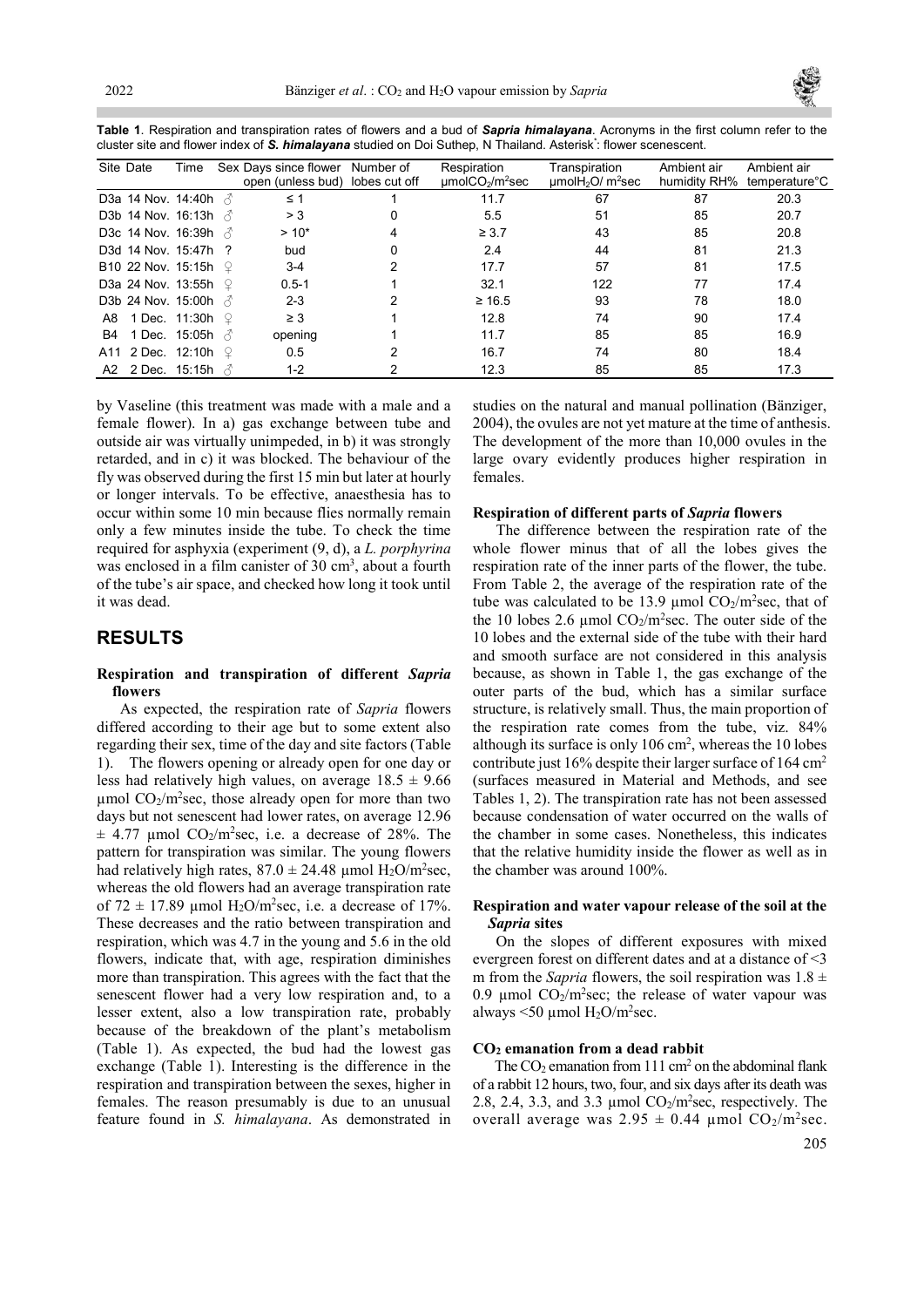Table 2. Respiration rates of the tube compared to the lobes of flowers of Sapria himalayana. The respiration of the lobes has been prevented by Vaseline (unless they had already been cut off to make space for the chamber). Acronyms in the first column refer to the cluster site and flower index of S. himalayana studied on Doi Suthep, N Thailand.

| Site | Date                            | Time                            | Sex | Days since<br>flower open | Treatment                                                                    | Respiration<br>umolCO <sub>2</sub> /m <sup>2</sup> sec | Ambient air<br>temperature °C | Ambient air<br>humidity RH% |
|------|---------------------------------|---------------------------------|-----|---------------------------|------------------------------------------------------------------------------|--------------------------------------------------------|-------------------------------|-----------------------------|
| B4   |                                 | 15:20h                          |     | opening                   | 1 lobe cut off<br>Vaseline on both sides of 9 lobes<br>Difference (9 lobes)  | 11.7<br>111<br>0.6                                     | 16.9<br>16.8                  | 85                          |
|      | A11 2 Dec. 12:10h $\mathcal{Q}$ | 12:55h                          |     | 0.5                       | 2 lobes cut off<br>Vaseline on both sides of 8 lobes<br>Difference (8 lobes) | 16.3<br>142<br>2.1                                     | 18.4<br>17.9                  | 80                          |
| A2   |                                 | 2 Dec. 15:15h $\beta$<br>15:44h |     | $1 - 2$                   | 2 lobes cut off<br>Vaseline on both sides of 8 lobes<br>Difference (8 lobes) | 12.3<br>8.4<br>3.9                                     | 17.3<br>17.0                  | 85                          |

Table 3. Cooling of Sapria himalayana flowers during the dry season. Highest and lowest cooling of flower disk compared to ambient air is shown in the last column. \*Time when the minimum or maximum of humidity or temperature were registered during the respective measuring session. Age: days since flower open. Acronyms in the first column refer to the cluster site and flower index of S. himalayana studied on Doi Suthep, N Thailand.

| Site; Flower           | Session       | Age | Relative Humidity (%)        |         |         |         | Temperature (°C)             |                  |                  |                  | Disk cooler                     |
|------------------------|---------------|-----|------------------------------|---------|---------|---------|------------------------------|------------------|------------------|------------------|---------------------------------|
| Sex: Date              | time          |     | Time when min/ max occurred* |         |         |         | Time when min/ max occurred* |                  |                  |                  | than ambient                    |
|                        |               |     | Ambient                      | Tube    | Ambient | Tube    | Ambient                      | <b>Disk</b>      | Ambient          | Disk             | (°C)                            |
| H3, $\delta$           | $11:50-$      | 1.5 | 12:05 h                      | 12:05 h | 13:05 h | 13:05 h | 12:05 h                      | 12:05 h          | 13:05 h          | 13:05 h          | $-0.3^{\circ}$ . $-1.1^{\circ}$ |
| 22 March               | 17:30 h       |     | 59.0%                        | 99.9%   | 56.2%   | 99.9%   | $23.5^{\circ}$ C             | $23.2^{\circ}$ C | $24.0^{\circ}$ C | $22.9^{\circ}$ C |                                 |
| <b>B10.3. </b> $\beta$ | $07:00 - 3$   |     | 07:05 h                      | 07:05 h | 14:40 h | 14:40 h | 07:05 h                      | 07:05 h          | 14:40 h          | 14:40 h          | $-1.2^{\circ}$ . $-2.9^{\circ}$ |
| 26 March               | 14:50 h       |     | 66.8%                        | 99.9%   | 30.7%   | 99.9%   | $20.1^{\circ}$ C             | $18.9^{\circ}$ C | $26.1^{\circ}$ C | $23.2^{\circ}$ C |                                 |
| B10.2, $\mathcal{Q}$   | $09:35 -$     | 1.5 | 09:35h                       | 09:35 h | 14:50 h | 14:50 h | 09:35 h                      | 09:35h           | 14:50 h          | 14:50 h          | $-1.8^{\circ}$ . $-3.3^{\circ}$ |
| 27 March               | 15:05 h       |     | 58.2%                        | 99.9%   | 30.7%   | 99.9%   | $23.9^{\circ}$ C             | $22.1^{\circ}$ C | $26.1^{\circ}$ C | $22.8^{\circ}$ C |                                 |
| D5.1, $\delta$         | $14:50 - 51$  |     | 15:15 h                      | 15:15 h | 19:35 h | 19:35 h | 15:15 h                      | 15:15 h          | 19:35 h          | 19:35 h          | $-3.0^{\circ}$ . $-1.0^{\circ}$ |
| 4 April                | 19:35 h       |     | 31.7%                        | 99.9%   | 60.2%   | 99.9%   | $26.3^{\circ}$ C             | $23.3^{\circ}$ C | $22.4^{\circ}$ C | $21.4^{\circ}$ C |                                 |
| D5.2, $\mathcal{Q}$    | $15:35 - 51$  |     | 15:50 h                      | 15:50 h | 20:10 h | 20:10 h | 15:50 h                      | 15:50 h          | 20:10 h          | 20:10 h          | $-2.4^{\circ}$ , $-0.8^{\circ}$ |
| 5 April                | 20:30 h       |     | 44.0%                        | 99.9%   | 63.3%   | 99.9%   | $25.4^{\circ}$ C             | $23.0^{\circ}$ C | $22.2^{\circ}$ C | $21.4^{\circ}$ C |                                 |
| D5.3, $\delta$         | $10:45 - 0.5$ |     | 11:00 h                      | 11:00 h | 14:00 h | 14:00 h | 11:00 h                      | 11:00 h          | 14:00 h          | 14:00 h          | $-2.0^{\circ}$ , $-3.3^{\circ}$ |
| 6 April                | 15:35 h       |     | 59.5%                        | 99.9%   | 44.9%   | 99.9%   | $23.5^{\circ}$ C             | $21.5^{\circ}$ C | $26.1^{\circ}$ C | $22.8^{\circ}$ C |                                 |

Table 4. Thermogenesis in flowers of Sapria himalayana during the rainy season. Acronyms in the first column refer to the cluster site and flower index of S. himalayana studied on Doi Suthep, N Thailand.

| Site, Flower Sex Date; Time |                    | Days since flower open |      | Relative Humidity %       | Temperature °C |                        | Disk warmer     |
|-----------------------------|--------------------|------------------------|------|---------------------------|----------------|------------------------|-----------------|
|                             |                    |                        |      | Ambient In tube of flower |                | Ambient Disk of flower | than ambient °C |
| $RD3.1, \Omega$             | 27 Sept: 17:10h 1  |                        | 98.0 | 99.9                      | $20.3^{\circ}$ | $22.1^{\circ}$         | $+1.8^{\circ}$  |
| RA8.1, $\beta$              | 30 Sept.; 13:30h 1 |                        | 99.9 | 99.9                      | $20.8^\circ$   | $21.5^{\circ}$         | $+0.7^{\circ}$  |
| RA5.1, $\beta$              | 2 Oct.; 12:25h     | —≺1                    | 95.6 | 99.9                      | $22.1^{\circ}$ | $24.3^{\circ}$         | $+2.2^{\circ}$  |
| $RD3.4, \varphi$            | 5 Oct.; 13:15h     |                        | 99.9 | 99.9                      | $21.0^{\circ}$ | $22.3^{\circ}$         | $+1.3^{\circ}$  |
| RB9.1, $\beta$              | 8 Oct.; 16:50h     |                        | 99.9 | 99.9                      | $20.5^\circ$   | $21.5^{\circ}$         | $+1.0^{\circ}$  |
| RA8.3, $\mathcal{Q}$        | 12 Oct.; 15:15h    | 21/2                   | 99.9 | 99.9                      | $20.1^{\circ}$ | $21.0^{\circ}$         | $+0.9^\circ$    |

Hence even under relatively warm conditions (22.9 to 28.9 °C), the  $CO_2$  emanation from a 6-days-old cadaver of a rabbit was still relatively low and comparable to that of the soil at the Sapria sites.

### Temperature and humidity in the Sapria flower during the dry and during the rainy season

As shown in Table 3, the inner parts of the flower, i.e. the disk and stalk, were consistently cooler than the ambient air, by  $-1.1$  to  $-3.3$ °C early afternoon when the metabolism was most active, during the dry season. The relative humidity in flower tube was constantly near saturation, 99.9%, despite the ambient humidity was only 30.7% to 66.8% (average of minima 40%, of maxima disk and stalk were consistently slightly warmer than the ambient air, by  $+0.7^{\circ}$  to  $+2.2^{\circ}$ C, and the humidity in the tube again 99.9%, and the ambient 95.6% to 99.9%.

### Results of the laboratory measurements of Sapria flower dimensions

61%). Conversely (Table 4), during the rainy season the

Male 1, 2. Weight of whole flower, 170 g, 176 g. Dry weight, 10 g, 12 g. Total tissue volume (without the empty inner tube space), 154 cm<sup>3</sup>, 156 cm<sup>3</sup>. Inner tube volume (empty space),  $108 \text{ cm}^3$ ,  $119 \text{ cm}^3$ . Female 1, 2. Weight of whole flower, 192 g, 204 g. Dry weight, 15 g, 19 g. Total tissue volume (without the empty inner tube space),  $171 \text{ cm}^3$ ,  $198 \text{ cm}^3$ . Inner tube volume (empty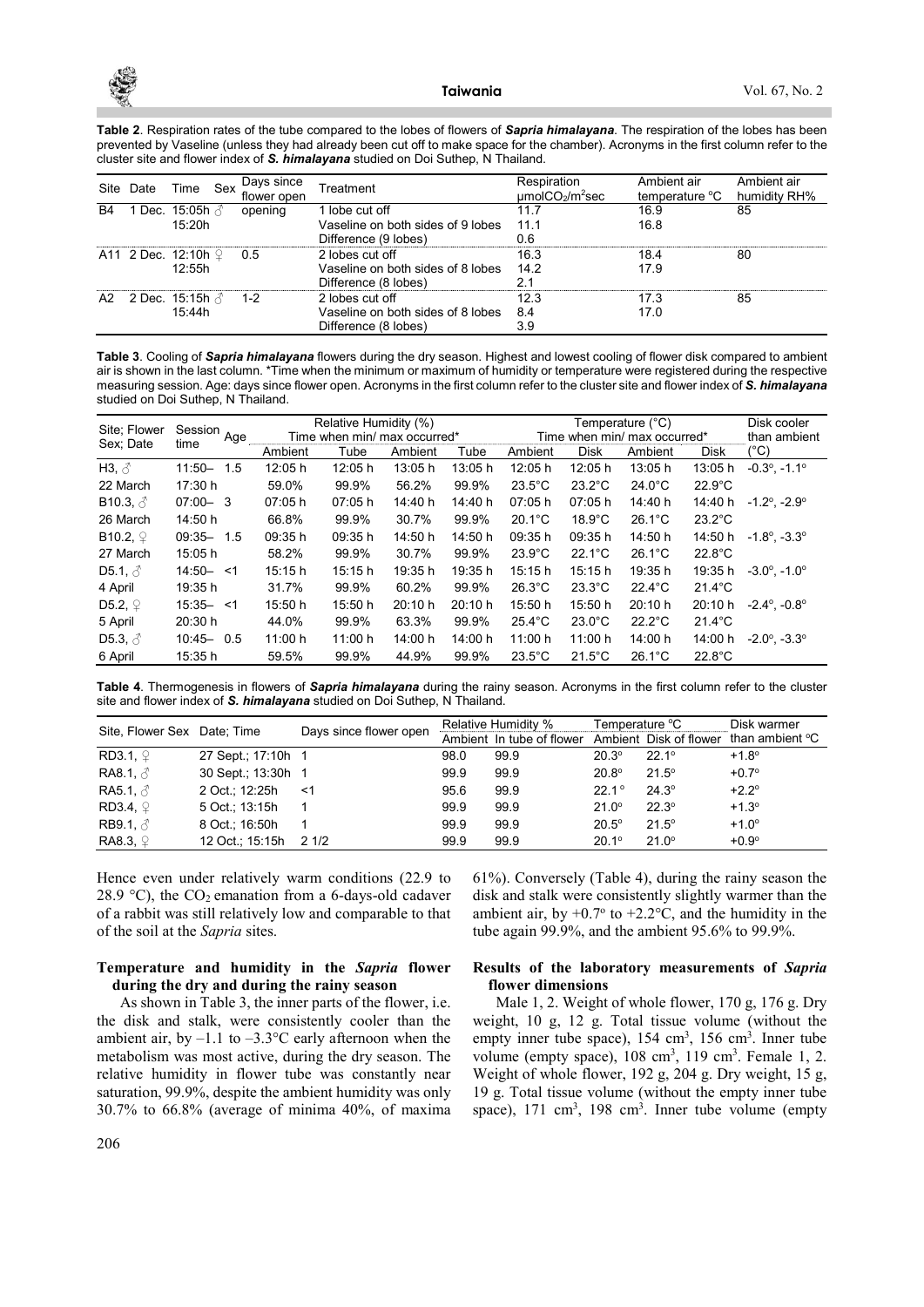

space),  $69 \text{ cm}^3$ ,  $82 \text{ cm}^3$ .

Because the surface areas are technically less exactly measurable, we took overall averages for all 10 lobes together, and similarly for the four tubes. Namely, total inner surface area of 10 lobes, 164 cm<sup>2</sup>; inner surface area of tube,  $106 \text{ cm}^2$ .

#### Results of experiments with flies

The attractiveness of different baits was (experiments 6–9): (6) blowflies were seen flying onto and crawling below the leaf litter under which a dead, smelly rat or liver was concealed. (7) blowflies, mainly C. defixa (Walker), C. villeneuvi Patton, and L. papuensis, flew onto the netting and crawled all over it in attempts to find an entrance to the flower of  $Ra$ . kerrii. (6) and (7) indicate that these blowflies are capable to locate a food or oviposition site by olfaction alone. (8) a total of 52 blowflies, L. porphyrina, L. papuensis, L. sinensis, C. pinguis (Walker) and C. megacephala (Fabricius), settled on the netted boxes with meat or liver in comparable numbers, whereas no fly was seen approaching or settling on the box with the dry ice. This indicates that  $CO<sub>2</sub>$  from dry ice is not attractive to these blowflies.

No anaesthetic role by  $CO<sub>2</sub>$  was detected (9, a–c). All four flies flew off when trials were discontinued after 28 h 40 min, 24 h 45 min, 24 h 58 min, and 24 h 8 min, respectively. The  $CO<sub>2</sub>$  concentration inside the tube evidently never reached the anaesthesia-inducing level. Also, enough oxygen remained in the tube for the flies to survive for more than 24 h, even under gas exchange prevention. The fly needed little oxygen (9, d): asphyxia occurred some 20 hours after being enclosed in the film canister with only a fourth of the flower's air space inside the tube.

## **DISCUSSION**

#### Respiration and transpiration

Our results showing a strong emanation of  $CO<sub>2</sub>$  by S. himalayana confirm the prediction of Patiño et al. (2002). However, their calculations predicted a ten times higher  $CO<sub>2</sub>$  concentration in Ra. tuan-mudae compared to our species. Namely, for the tube's interior they calculated a concentration approximately 76 times that of the air in the forest understory. In S. himalayana, our measured  $CO<sub>2</sub>$ concentration was only five to nine times the ambient's concentration. Although the  $CO<sub>2</sub>$  production in the three to four times larger flowers of Ra. tuan-mudae can be expected to be much higher than in S. himalayana, the concentrations should be comparable. We think that their theoretical calculations are likely to be overestimated.

Patiño et al. (2000, 2002) did not study the transpiration. The high transpiration rate we found inside the flower is important and requires an explanation. It is in connection with two unexpected features revealed in the present study. First, the humidity in the flower's tube was constantly near saturation, even during the dry season when the ambient humidity was as low as 31% (average of minima 40%). Second, the flower was constantly slightly thermogenic  $(+0.7^{\circ}$  to  $+2.2^{\circ}$ C, average of temperature increase  $+1.3$ °C) during the rainy season, but constantly cooler ('cryogenic') than the ambient  $(-1.1^{\circ}$  to  $-3.3$ °C early afternoon, average of maximum cooling – 2.1°C) during the dry season, respectively (Tables 3 and 4). ('Cryogenic' would be the appropriate term for this cooling effect because analogous to thermogenic; however, the term cryogenic is already preoccupied for processes at very low temperatures, e.g. below –100°C.) An ecophysiological explanation of the surprising finding of the cooling lies in the fact that the pollen must be in a fluid suspension, and the stigma wet, in order to be acquired and later deposited by the pollinator (Bänziger, 1996, 2004). This requires constant high humidity inside the tube and, when the outside air is dry, the flower needs to transpire at high rates, which causes cooling. Cooling was found also in S. ram Bänziger & Hansen and in Ra. kerrii Meijer (Bänziger, unpublished) though in the latter the cooling was relatively weak, evidently because its habitat (S Thailand) has a much less pronounced dry season. Patiño et al. (2000, 2002) found that Rh. lowii and Ra. tuan-mudae were only thermogenic – not surprising since they grew in perhumid habitat. Among the diverse functions proposed for thermogenesis (reviews in Seymour, 2010; Johnson and Schiestl, 2016) is an increased release of volatiles. Cooling would thus seem to be a drawback, albeit not a strong one with only  $-1^{\circ}$  to –3°C in the otherwise hot climate. Conversely, it could be an advantage in retarding a too fast depletion of volatiles. At any rate, strong transpiration is likely to have a secondary advantage. A humid air plume in dry hot ambient is likely to be attractive to flies at close range. Flies are sensitive to water deprivation, e.g. Musca domestica L. loses 30% water in 6–8 h in dry air (Wiesmann, 1960). Lucilia sericata (Meigen) will oviposit only on moist substrates (Barton Browne, 1962, 1979; Barton Browne and Rogoff, 1959; Cragg and Ramage, 1945). High humidity inside the flowers of Asarum caudatum Lindl. (Aristolochiaceae) has also been suggested by Vogel (1978) as one of the attractants of Mycetophilidae and other flies. With 170–204 g fresh weight but only 10–19 g dry weight, the flower of S. himalayana stores some 150 to nearly 200 ml of water in its spongy tissue. Depletion of water can be readily replenished thanks to the hosts' (Tetrastigma spp.) efficient water flow – as evidenced by jungle trekkers' abuse to cut sections of the stem to drink the water dripping out of the lower end. We found no reference about flowers continuously producing high humidity with consequent cooling when in dry environment, hence this physiological feature in Sapria's reproduction strategy appears to be a novel finding.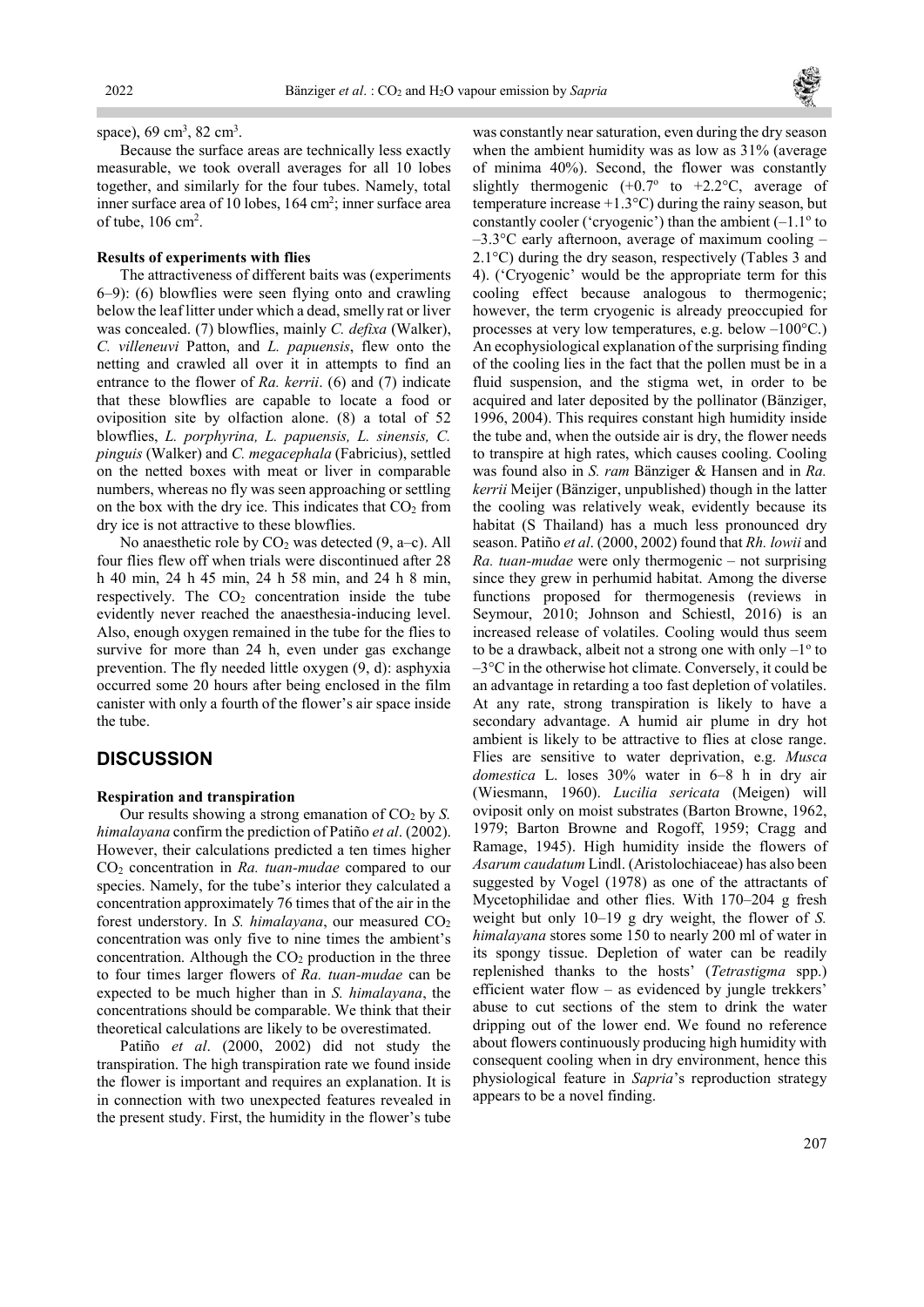

### The role of volatiles

The pollination syndrome in Rafflesiaceae is sapromyiophily (sensu Van der Pijl, 1960). It is based on a fraud where flowers mimic, without actually offering, a decomposing food or oviposition substrate for flies. (Bänziger (1991) proposed non-deception, but Bänziger (1995, p 356) reinterpreted it as deception.) Our result that 80% of the respiration and transpiration occurs in the tube is important for pollination. Except for the aperture, the tube encloses completely the reproductive organs. This also reduces too fast dissipation of volatiles, without precluding a degree of ambient air diffusion into the tube with its vital oxigen. Experiments (6) and (7) demonstrate that cadaveric volatiles are evidently pre-eminent in attracting the sylvatic flies of our habitats, since visualization is not required to find the flower, though it likely allows faster locating of the resource. Beaman et al. (1988) found visual attraction important though subordinate to putrid odours in blowflies on Ra. pricei Meijer, but their experimental set-up was different from ours.

Putrid volatiles have been analyzed by head space method in Ra. tuan-mudae by Patiño et al. (2002). They found dimethyl disulphide and dimethyl trisulphide (Patiño, Edwards and Grace, unpublished). These volatiles were also present in S. himalayana and S. ram (Kaiser and Bänziger, unpublished). Interestingly, when sniffing inside Ra. kerrii, a pleasant 'fruity' scent was perceived instead of the malevolent smell just outside the flower (Bänziger, 1991). Indeed, subsequent analyses detected, among else, limonen, linalool und eucalyptol (Kaiser and Bänziger, unpublished), all variously fragrant. An explanation for this apparently contradicting finding is that the olfactory receptor neurons in human noses temporarily shut down receptivity (anosmy) to those particular volatiles – the smelly amines in Ra. kerrii – when they are very strong. Interestingly, Norhazlini *et al.* (2020) also found a volatile with fruity fragrance in Ra. kerrii, 1,2-benzenedicarboxylic acid diethyl ester. Rhizanthes does not smell cadaveric (Bänziger, 1995). In Rh. lowii acetoin, ethylhexanol, diethyltoluamide were found (Patiño, Edwards and Grace, unpublished) whereas in Rh. infanticida limonene, nonanal, decanal, acetic, butyric, caproic and caprylic acids were present (Kaiser and Bänziger, unpublished). These scents are present in human and mammal body odours. The blowfly L. porphyrina was not only seen laying into the fur of dead mice and rats but occasionally also of live ones (hence not emanating putrid volatiles) caught uninjured in widemeshed traps (Bänziger, unpublished).

#### The comparative importance of volatiles and  $CO<sub>2</sub>$  for pollinators

The attractive power of putrid odours to blowflies is well-known but has  $CO<sub>2</sub>$  any role in this? Patiño *et al.* (2000, 2002) proposed that high  $CO<sub>2</sub>$  emanation may increase the flowers' attractiveness, at least when combined with fetid volatiles. They listed many cases of insect attraction by  $CO<sub>2</sub>$ . They also suggested that  $CO<sub>2</sub>$ may have an anaesthetic effect on the flies. They observed blowflies remaining inside Ra. tuan-mudae for very long times. We (H.B.) confirm this with similar observations on other Rafflesiaceae but interpret it as a normal resting behaviour which can be seen in blowflies when settled on leaves or twigs in the same habitat. Our experiments (9) show that there is no anaesthetic effect by  $CO<sub>2</sub>$  on flies inside S. himalayana. The  $CO<sub>2</sub>$  concentration evidently is much too low and the  $O<sub>2</sub>$  sufficient for the flies' low activity inside the tube with  $69-119$  cm<sup>3</sup> breathing space. We expect the same for Ra. tuan-mudae, even if one would consider its calculated (Patiño et al., 2002) 10 times stronger  $CO<sub>2</sub>$  concentration compared to Sapria. Ra. tuan-mudae's flower's aperture of 15–18 cm diameter (Nais, 2001) allows fair gas exchange, additionally increased by air turbulence when flies fly into, within it, and out of it. In S. himalayana the aperture is only 1.8– 3.7 cm, and flies do not fly but crawl into it (Fig. 2). As to the attractiveness of  $CO<sub>2</sub>$ , our experiment (8) indicates that  $CO<sub>2</sub>$  alone is not effective in attracting the sylvatic blowfly species present in the habitat.

However, could not a blend of various fetid volatiles with  $CO<sub>2</sub>$  act synergistically as proposed by Patiño *et al.* (2000, 2002)? In the large body of literature on blowflies we found just one study indicating synergistic attraction. However, it was in a two compound combination  $(CO<sub>2</sub>)$ bubbling through ethyl mercaptan) and its attractiveness for L. sericata was inferior to the combination where  $CO<sub>2</sub>$ was replaced by hydrogen sulphide or dimethyldisulphide (Cragg and Thurston, 1949). Doubtful effectiveness of a CO2 synergistic action is also indicated by Swormlure, an artificial blend of compounds concocted to imitate those present in rotting meat (Coppedge et al., 1977). Despite the lack of  $CO<sub>2</sub>$  in Swormlure, it was just as attractive to blowfly Cochliomyia hominivorax (Coquerel) or even more attractive to L. sericata than fetid liver (Hall et al., 1995) which produces  $CO<sub>2</sub>$ . Finally, one would expect our flowers to mimic as close as possible the smell of a cadaver. The  $CO<sub>2</sub>$  emanation of a dead rabbit was found to be lower or comparable to the  $CO<sub>2</sub>$  production of the forest soil. Hence the  $5-9$  times higher  $CO<sub>2</sub>$  emanation of Sapria bears no similarity to a cadaver. Such a surplus begs an explanation other than fly attraction (see below).

Unfortunately, the mentioned large body of literature treats mainly veterinary, medically and forensically important fly species. These are more or less strongly synanthropic but our species are sylvatic. Furthermore, blowflies exhibit appreciable behavioural differences even in closely related taxa. It is also important to distinguish between attractants and oviposition stimulants (e.g. Cragg, 1950). Hence caution is required when comparing our sylvatic species with experimental blowflies. To sum up, we are not in a position to prove or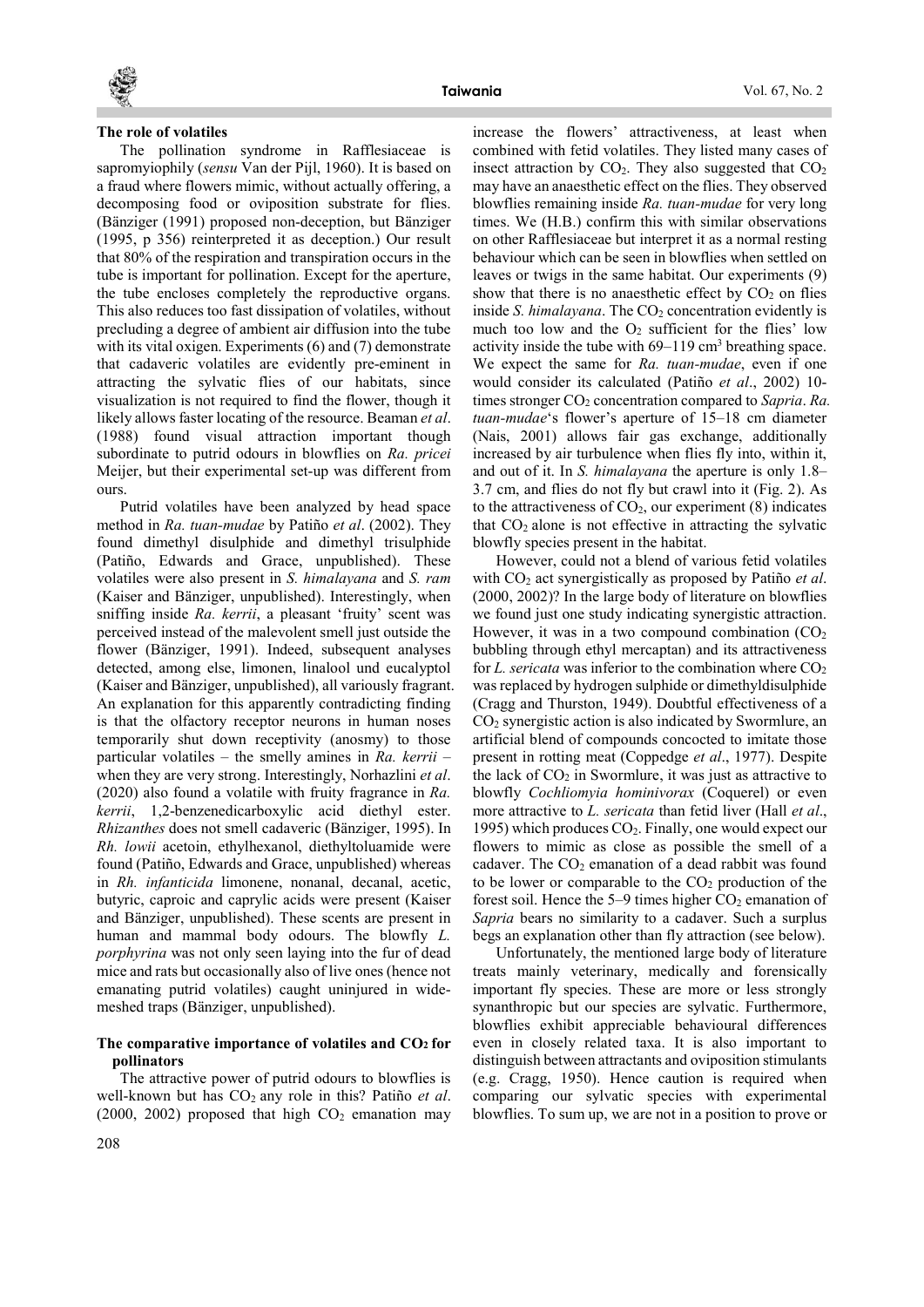

exclude completely a synergistic role by  $CO<sub>2</sub>$ , but we think that if it does have such a property, it is likely to be a minor one compared to cadaveric volatiles.

The strong emanation of  $CO<sub>2</sub>$  in our flowers may well be primarily a waste resulting from the synthesis of the many cadaveric volatiles in the flowers. According to Vogel (1962, 1993) the synthesis of such volatiles requires high energy input. Nevertheless, the resulting elevated CO2 emanation may have some subsidiary function. Besides a possible minor synergistic attraction,  $CO<sub>2</sub>$  may reduce too rapid dissipation of volatiles.  $CO<sub>2</sub>$  is 1.5 times heavier than air and could somewhat keep down volatiles and humid air which are lighter than dry air. On the other hand, the strong production of water vapour in dry environmental conditions is a necessity for the proper functioning of the peculiar pollen presentation, acquisition, transportation and deposition in Rafflesiaceae (as described above, and see Fig. 2).

## ACKNOWLEDGMENTS

H.B. thanks R. Kaiser for his laboratory analyses of the various scents collected by H.B.; he is indebted to (the late) S. Patiño for her expert guidance to the clusters of her study Rhizanthes in Brunei, and to P. Sukumalanand for his constant support for the decades-long research. Two anonymous reviewers improved the original manuscript. The National Parks, Wildlife and Plant Conservation Department, and the National Research Council of Thailand, extended permission (to H.B.) to carry out research in protected areas. A.G. thanks the Institute of Integrative Biology, Swiss Federal Institute of Technology (ETH), Zurich, for allowing the use of the delicate LCpro + Portable Photosynthesis System for our measurements.

# LITERATURE CITED

- Balete, D. S., P. B. Pelser, D. L. Nickrent, and J. F. Barcelona. 2010. Rafflesia verrucosa (Rafflesiaceae), a new species of small-flowered Rafflesia from eastern Mindanao, Philippines. Phytotaxa 10(1): 49–57.
- Bänziger, H. 1991. Stench and fragrance: unique pollination lure of Thailand's largest flower, Rafflesia kerrii Meijer. Nat. Hist. Bull. Siam Soc. 39: 19–52.
- Bänziger, H. 1995. Ecological, morphological and taxonomic studies on Thailand's fifth species of Rafflesiaceae: Rhizanthes zippelii (Blume) Spach (Rafflesiaceae). Nat. Hist. Bull. Siam Soc. 43: 337–365.
- Bänziger, H. 1996. Pollination of a flowering oddity: Rhizanthes zippelii (Blume) Spach (Rafflesiaceae). Nat. Hist. Bull. Siam Soc. 44: 113–142.
- Bänziger, H. 2004. Studies on hitherto unknown fruits and seeds of some Rafflesiaceae, and a method to manually pollinate their flowers for research and conservation. Linzer biol. Beitr. 36: 1175–1198.
- Bänziger, H. and B. Hansen. 1997. Unmasking the real identity of Sapria poilanei Gagnep. emend., and description of S. ram sp. n. (Rafflesiaceae). Nat. Hist. Bull. Siam Soc. 45: 149–170.
- Bänziger, H. and B. Hansen. 2000. A new taxonomic revision of a deceptive flower, Rhizanthes Dumortier (Rafflesiaceae). Nat. Hist. Bull. Siam Soc. 48: 117–143.
- Bänziger, H. and T. Pape. 2004. Flowers, faeces and cadavers: natural feeding and laying habits of flesh flies in Thailand (Diptera: Sarcophagidae, Sarcophaga spp.). J. Nat. Hist. 38(13): 1677–1694.
- Bänziger, H., A. Lamb and A. Kocyan. 2007. Bisexual Rhizanthes lowii (Beccari) Harms (Rafflesiaceae) from Borneo: first description of flowers, fruits and seeds. Nat. Hist. Bull. Siam Soc. 55: 341–352.
- Barkman, T.J., S.-H. Lim, K. Mat Salleh and J. Nais. 2004. Mitochondrial DNA sequences reveal the photosynthetic relatives of Rafflesia, the world's largest flower. Proc. Natl. Acad. Sci. USA 101(3): 787–792.
- Barkman, T.J., M. Bendiksby, S.-H. Lim, K. Mat Salleh, J. Nais, D. Madulid and T. Schumacher. 2008. Accellerated rates of floral evolution at the upper size limit for flowers. Current Biology 18(19): 1508–1513.
- Barton Browne, L. 1958. The choice of communal oviposition sites by the Australian sheep blowfly, Lucilia cuprina. Aust. J. Zool. 6(3): 241–247.
- Barton Browne, L. 1962. The relationship between oviposition in the blowfly Lucilia cuprina and the presence of water. J. Insect Physiol. 8(4): 383–390.
- Barton Browne, L. 1979. The behavior and nutritional requirements of adults of Lucilia cuprina – possibilities for modification. National Symposium on the Sheep Blowfly and Fly Strike in Sheep. Pp 45–57. Dept. Agric. N. S. W. in conjunction with the Australian Wool Corporation, Sidney.
- Barton Browne, L. and W.M. Rogoff. 1959. The "sheep factor" and oviposition in Lucilia cuprina. Aust. J. Sci. 21: 189–190.
- Beaman, R.S., P.J. Decker and J.H. Beaman. 1988. Pollination of Rafflesia (Rafflesiaceae). Amer. J. Bot. 75(8): 1148–1162.
- Bendiksby, M., T. Schumacher, G. Gussarova, J. Nais, K. Mat-Salleh, N. Sofiyanti, D. Madulid, S.A. Smith and T. Barkman. 2010. Elucidating the evolutionary history of the Southeast Asian, holoparasitic, giant-flowered Rafflesiaceae: Pliocene vicariance, morphological convergence and character displacement. Molec. Phylog. and Evol. 57(2): 620–633.
- Blarer, A., D.L. Nickrent, H. Bänziger, P.K. Endress and Y.- L. Qiu. 2000. Phylogenetic relationship of Rafflesiales based on two nuclear and four mitochondrial genes. Poster presentation. Amer. J. Bot. 87: 171.
- Bouman, F. and W. Meijer. 1994. Comparative structure of ovules and seeds in Rafflesiaceae. Pl. Syst. Evol. 193(1-4): 187–212.
- Coppedge, J.R., E. Ahrens, J.L. Goodenough, F.S. Guillot and J.W. Snow. 1977. Field comparison of liver and a new chemical mixture as attractants for the screwworm fly. Environm. Entomol. 6(1): 66–68.
- Cragg, J.B. and G.R. Ramage. 1945. Chemotropic studies on the blow-flies Lucilia sericata (Mg.) and Lucilia caesar (L.). Parasitol. 36(3-4): 168–175.
- Cragg, J.B. and B.A. Thurston. 1949. The reactions of blowflies to organic sulphur compounds and other materials used in traps. Parasitol. 40(1-2): 187–194.
- Davis, C.C., P.K. Endress and D.A. Baum. 2008. The evolution of floral gigantism. Curr. Opin. Plant Biol. 11(1): 49–57.